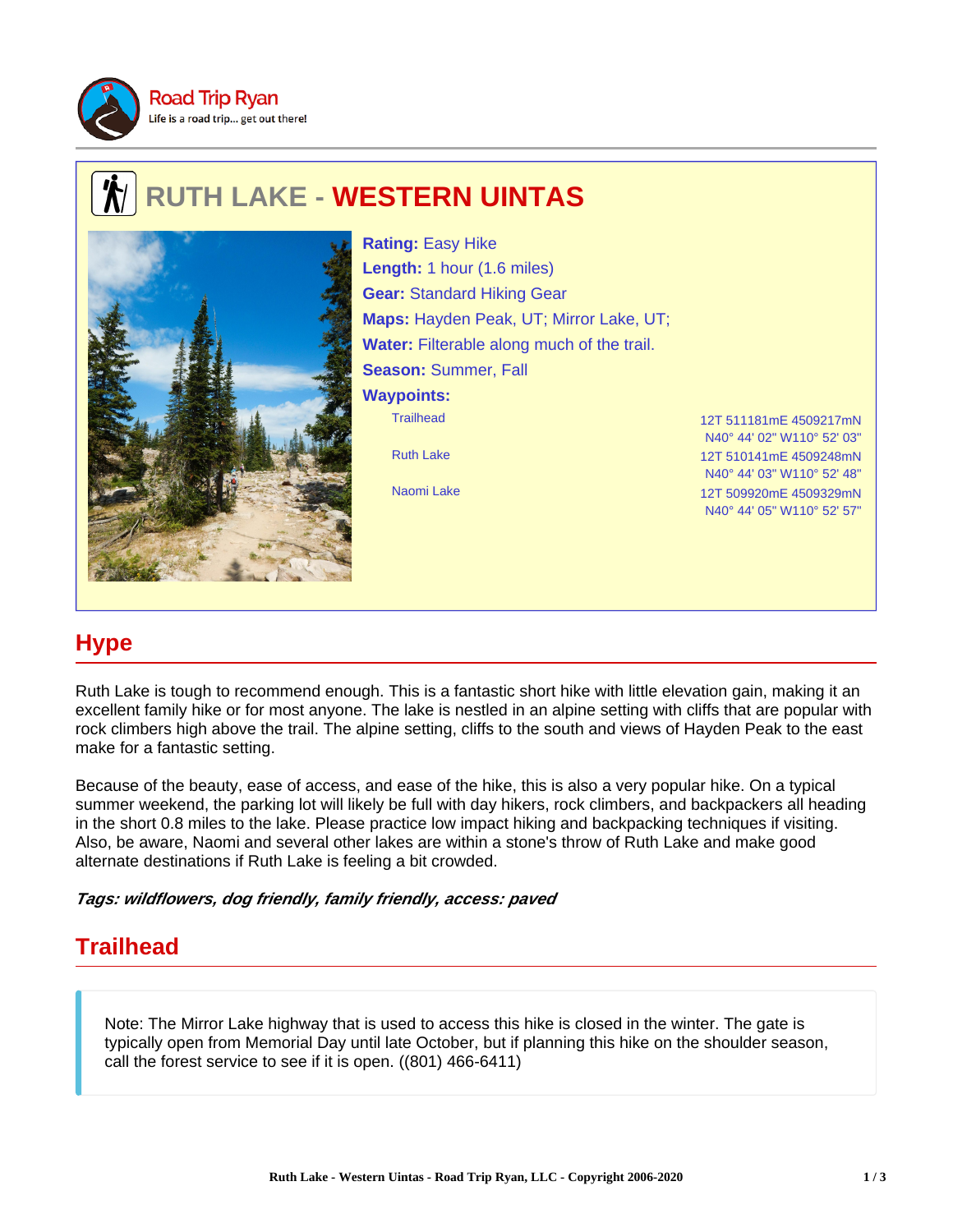The trailhead is the Pass Lake Trailhead off the Mirror Lake highway. This is at mile post 35.1, which is 35.1 miles from Kamas Utah on highway 150, or about 42 miles south of Evanston Wyoming on highway 150. The trail will likely be very snowy until late June in most years.

The trailhead has a pit toilet and a large parking area on the side of the road.

## **Route**

From the trailhead, follow the trail as it heads west. It is well-traveled and easy to follow, complete with interpretive signs along the way to keep children interested. The trail gains a small bit of elevation, then meanders along near several marshes and wetlands. These are dotted with wildflowers in summer. The rocky flats make for a photogenic backdrop.

The prominent peak to the east (behind you on the trail) is Hayden Peak.

Once at the lake, there are many fantastic campsites, but if camping, be sure to follow the Forest Service rule and camp at least 200 feet away from water sources.